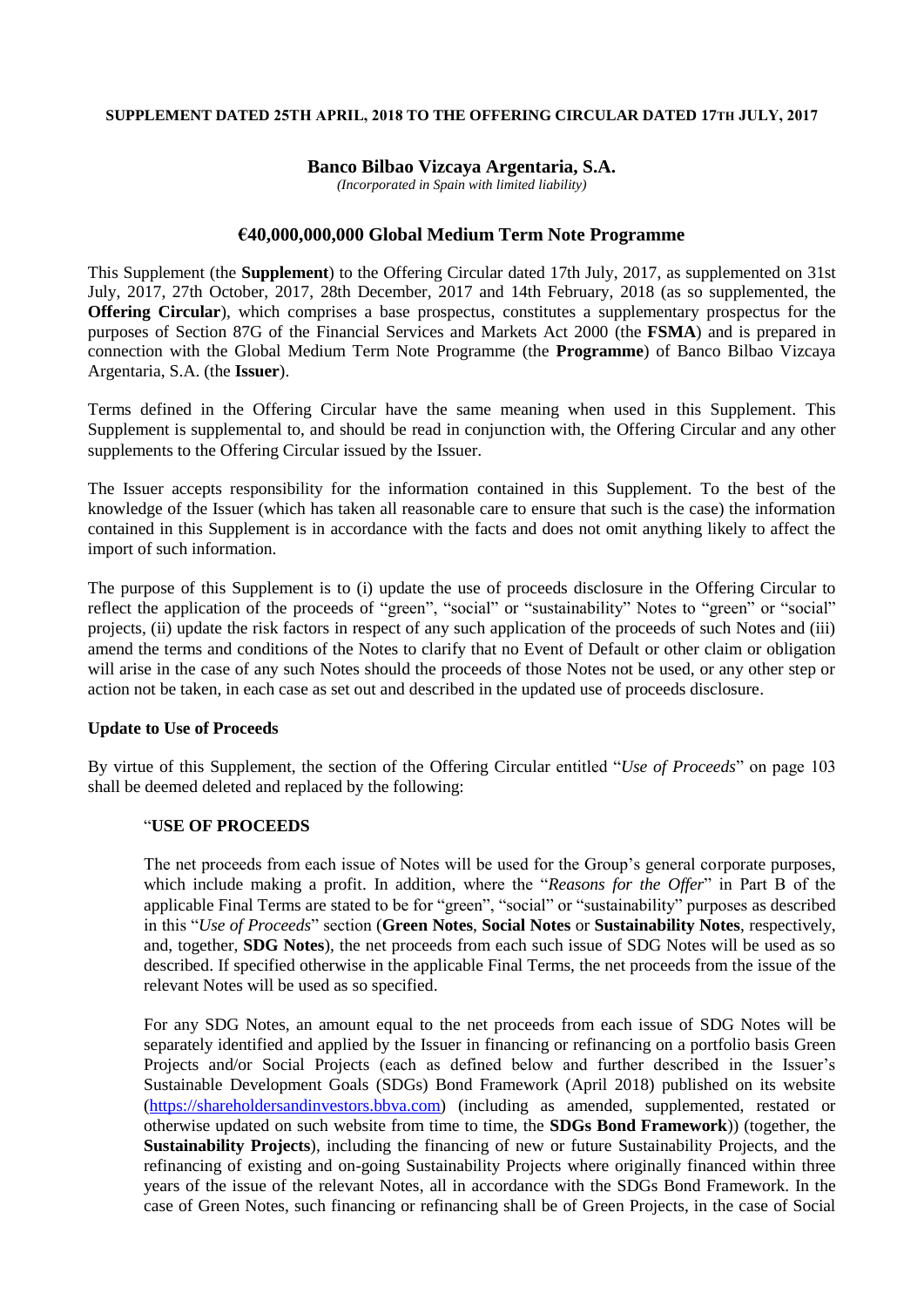Notes, such financing or refinancing shall be of Social Projects and, in the case of Sustainability Notes, such financing or refinancing shall be of Green Projects and Social Projects.

**Green Projects** are projects where at least 80 per cent. of (i) the principal amount financed is for the financing of activities falling or (ii) the business of the borrower in respect of the relevant project falls, under the "green eligible categories" described in the SDGs Bond Framework of energy efficiency, sustainable transport, water, waste management and/or renewable energy, each as further described in the SDGs Bond Framework, and, at any time, include any other "green" projects in accordance with any update of the ICMA Green Bond Principles at such time.

The **ICMA Green Bond Principles**, at any time, are the Green Bond Principles published by the International Capital Markets Association at such time, which as of the date of this Offering Circular are the Green Bond Principles 2017 [\(https://www.icmagroup.org/assets/documents/Regulatory/Green-Bonds/GreenBondsBrochure-](https://www.icmagroup.org/assets/documents/Regulatory/Green-Bonds/GreenBondsBrochure-JUNE2017.pdf)[JUNE2017.pdf\)](https://www.icmagroup.org/assets/documents/Regulatory/Green-Bonds/GreenBondsBrochure-JUNE2017.pdf).

**Social Projects** are projects where at least 80 per cent. of (i) the principal amount financed is for the financing of activities falling or (ii) the business of the borrower in respect of the relevant project falls, under the "social eligible categories" described in the SDGs Bond Framework of healthcare, education, SME financing and microfinancing, and/or affordable housing, each as further described in the SDGs Bond Framework, and, at any time, include any other "social" projects in accordance with any update of the ICMA Social Bond Principles at such time.

The **ICMA Social Bond Principles**, at any time, are the Social Bond Principles published by the International Capital Markets Association at such time, which as of the date of this Offering Circular are the Social Bond Principles 2017 (https://www.icmagroup.org/assets/documents/Regulatory/Green-Bonds/SocialBondsBrochure-JUNE2017.pdf).

The proceeds of any SDG Notes will not be used to finance nuclear power generation, large scale (above 20 megawatt) dam, defence, mining, carbon related or oil and gas activities.

Pending the application of any net proceeds of SDG Notes in financing or refinancing the relevant Sustainability Projects, such proceeds will be applied by the Issuer on the same basis as for the management of its liquidity portfolio. The Issuer will endeavour to apply a percentage of the net proceeds of any SDG Notes in financing Sustainability Projects originated in the year of issue of such SDG Notes. In the event that any Sustainability Project to which the net proceeds of any SDG Notes are allocated, ceases or will cease to comply with the relevant categories for such Sustainability Project to constitute a Green Project or a Social Project, as the case may be, the Issuer will substitute that Sustainability Project within the relevant portfolio for a compliant Sustainability Project.

Within 12 months of the issue date of each Series of SDG Notes and for each year until the maturity or early redemption of those SDG Notes, the Issuer will publish a report on its website [\(https://shareholdersandinvestors.bbva.com\)](https://shareholdersandinvestors.bbva.com/) in respect of that Series of SDG Notes as described in the SDGs Bond Framework.

The Issuer has obtained an independent verification assessment from DNV GL Business Assurance Services Limited in respect of the SDGs Bond Framework. This independent verification assessment is published on the Issuer's website [\(https://shareholdersandinvestors.bbva.com\)](https://shareholdersandinvestors.bbva.com/).

The Issuer further intends to obtain an independent verification assessment from an external verifier for each benchmark Series of SDG Notes it issues and will publish that verification assessment on its website [\(https://shareholdersandinvestors.bbva.com\)](https://shareholdersandinvestors.bbva.com/).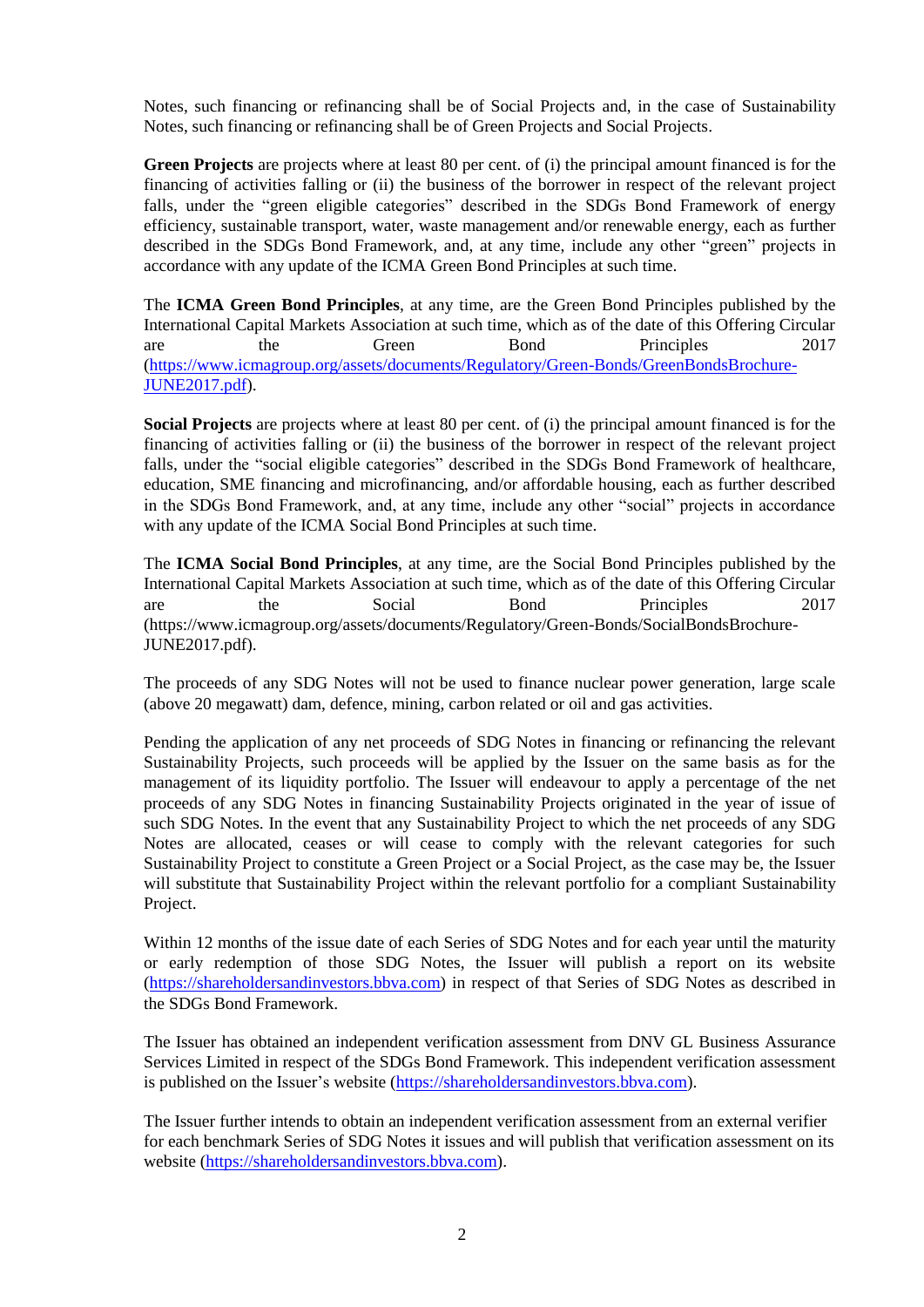In addition, the Issuer may request, on an annual basis starting one year after the issue of each Series of SDG Notes and until maturity (or until redemption in full), a limited assurance report of the allocation of the net proceeds of those SDG Notes to Green Projects and/or Social Projects, as the case may be, which may be provided by its external auditor or another suitably qualified provider and published on its website [\(https://shareholdersandinvestors.bbva.com\)](https://shareholdersandinvestors.bbva.com/).

Neither the SDGs Bond Framework, nor any of the above reports, verification assessments or contents of any of the above websites are incorporated in or form part of this Offering Circular."

#### **Update to Risk Factors**

By virtue of this Supplement, a new risk factor shall be inserted at the end of the section of the Offering Circular entitled "*Risk Factors – Risks related to the structure of a particular issue of Notes*" on page 37 as follows:

"*The application of the net proceeds of SDG Notes as described in "Use of Proceeds" may not meet investor expectations or be suitable for an investor's investment criteria*

Prospective investors in any SDG Notes should have regard to the information in "*Use of Proceeds*" regarding the use of the net proceeds of those SDG Notes and must determine for themselves the relevance of such information for the purpose of any investment in such SDG Notes together with any other investigation such investor deems necessary. In particular no assurance is given by the Issuer or the Dealers that the use of such proceeds for any Sustainability Projects will satisfy, whether in whole or in part, any present or future investor expectations or requirements as regards any investment criteria or guidelines with which such investor or its investments are required to comply.

Furthermore, it should be noted that there is currently no clearly defined definition (legal, regulatory or otherwise) of, nor market consensus as to what constitutes, a "green", "social" or "sustainable" or an equivalently-labelled project or as to what precise attributes are required for a particular project to be defined as "green", "social" or "sustainable" or such other equivalent label nor can any assurance be given that such a clear definition or consensus will develop over time or that any prevailing market consensus will not significantly change. Accordingly, no assurance is or can be given to investors that any projects or uses the subject of, or related to, any Sustainability Projects will meet any or all investor expectations regarding such "green", "social" or "sustainable" or other equivalently-labelled performance objectives or that any adverse environmental, social and/or other impacts will not occur during the implementation of any projects or uses the subject of, or related to, any Sustainability Projects.

No assurance or representation is given as to the suitability or reliability for any purpose whatsoever of any report, assessment, opinion or certification of any third party (whether or not solicited by the Issuer) which may or may not be made available in connection with the issue of any SDG Notes and in particular with any Sustainability Projects to fulfil any environmental, social, sustainability and/or other criteria. Any such report, assessment, opinion or certification is not, nor shall be deemed to be, incorporated in and/or form part of this Offering Circular. Any such report, assessment, opinion or certification is not, nor should be deemed to be, a recommendation by the Issuer, the Dealers or any other person to buy, sell or hold any such SDG Notes. Any such report, assessment, opinion or certification is only current as of the date it was issued. Prospective investors must determine for themselves the relevance of any such report, assessment, opinion or certification and/or the information contained therein and/or the provider of such report, assessment, opinion or certification for the purpose of any investment in such SDG Notes. Currently, the providers of such reports, assessments, opinions and certifications are not subject to any specific oversight or regulatory or other regime.

In the event that any SDG Notes are listed or admitted to trading on any dedicated "green", "environmental", "social" or "sustainable" or other equivalently-labelled segment of any stock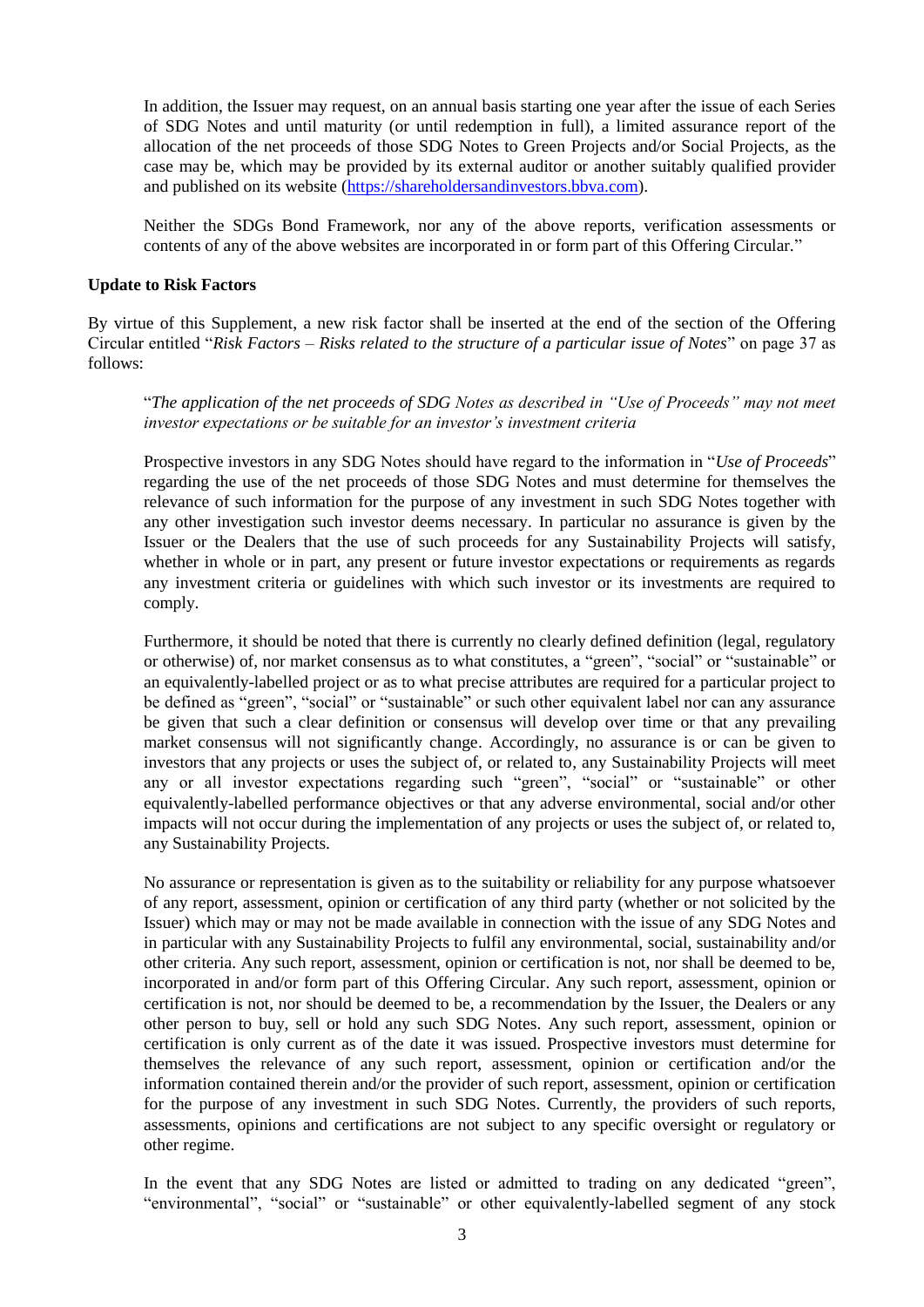exchange or securities market (whether or not regulated), no representation or assurance is given by the Issuer, the Dealers or any other person that such listing or admission satisfies, whether in whole or in part, any present or future investor expectations or requirements as regards any investment criteria or guidelines with which such investor or its investments are required to comply. Furthermore, the criteria for any such listings or admission to trading may vary from one stock exchange or securities market to another. Nor is any representation or assurance given or made by the Issuer, the Dealers or any other person that any such listing or admission to trading will be obtained in respect of any such SDG Notes or, if obtained, that any such listing or admission to trading will be maintained during the life of the SDG Notes.

While it is the intention of the Issuer to apply the net proceeds of any SDG Notes and obtain and publish the relevant reports, assessments, opinions and certifications in, or substantially in, the manner described in "*Use of Proceeds*", there can be no assurance that the Issuer will be able to do this. Nor can there be any assurance that any Sustainability Projects will be completed within any specified period or at all or with the results or outcome (whether or not related to the environment) as originally expected or anticipated by the Issuer.

Any such event or failure to apply the net proceeds of any issue of SDG Notes for any Sustainability Projects or to obtain and publish any such reports, assessments, opinions and certifications, will not constitute an event of default under the relevant SDG Notes or give rise to any other claim of a holder of such SDG Notes against the Issuer. The withdrawal of any report, assessment, opinion or certification as described above, or any such report, assessment, opinion or certification attesting that the Issuer is not complying in whole or in part with any matters for which such report, assessment, opinion or certification is reporting, assessing, opining or certifying on, and/or any such SDG Notes no longer being listed or admitted to trading on any stock exchange or securities market, as aforesaid, may have a material adverse effect on the value of such SDG Notes and/or result in adverse consequences for certain investors with portfolio mandates to invest in securities to be used for a particular purpose."

## **No Event of Default**

By virtue of this Supplement, a new Condition 9(c) (SDG Notes) shall be inserted at the end of Condition 9 (Events of Default) on page 95 of the Offering Circular as follows:

## "(c) **SDG Notes**

For the avoidance of doubt, in the case of any Notes where the "*Reasons for the Offer*" in Part B of the applicable Final Terms are stated to be for "green", "social" or "sustainability" purposes as described in the "*Use of Proceeds*" section (the **SDG Notes Use of Proceeds Disclosure**) in the Supplement dated 25 April, 2018 to the Offering Circular dated 17 July, 2017 (**SDG Notes**), no Event of Default shall occur or other claim against the Issuer or right of a holder of, or obligation or liability of the Issuer in respect of, such SDG Notes arise as a result of the net proceeds of such SDG Notes not being used, any report, assessment, opinion or certification not being obtained or published, or any other step or action not being taken, in each case as set out and described in the SDG Notes Use of Proceeds Disclosure."

## **General**

To the extent that there is any inconsistency between (a) any statement in this Supplement or any statement incorporated by reference into the Offering Circular by this Supplement and (b) any other statement in or incorporated by reference in the Offering Circular, the statements in (a) above will prevail.

Save as disclosed in this Supplement there has been no other significant new factor, material mistake or inaccuracy relating to information included in the Offering Circular since the publication of the Offering Circular.